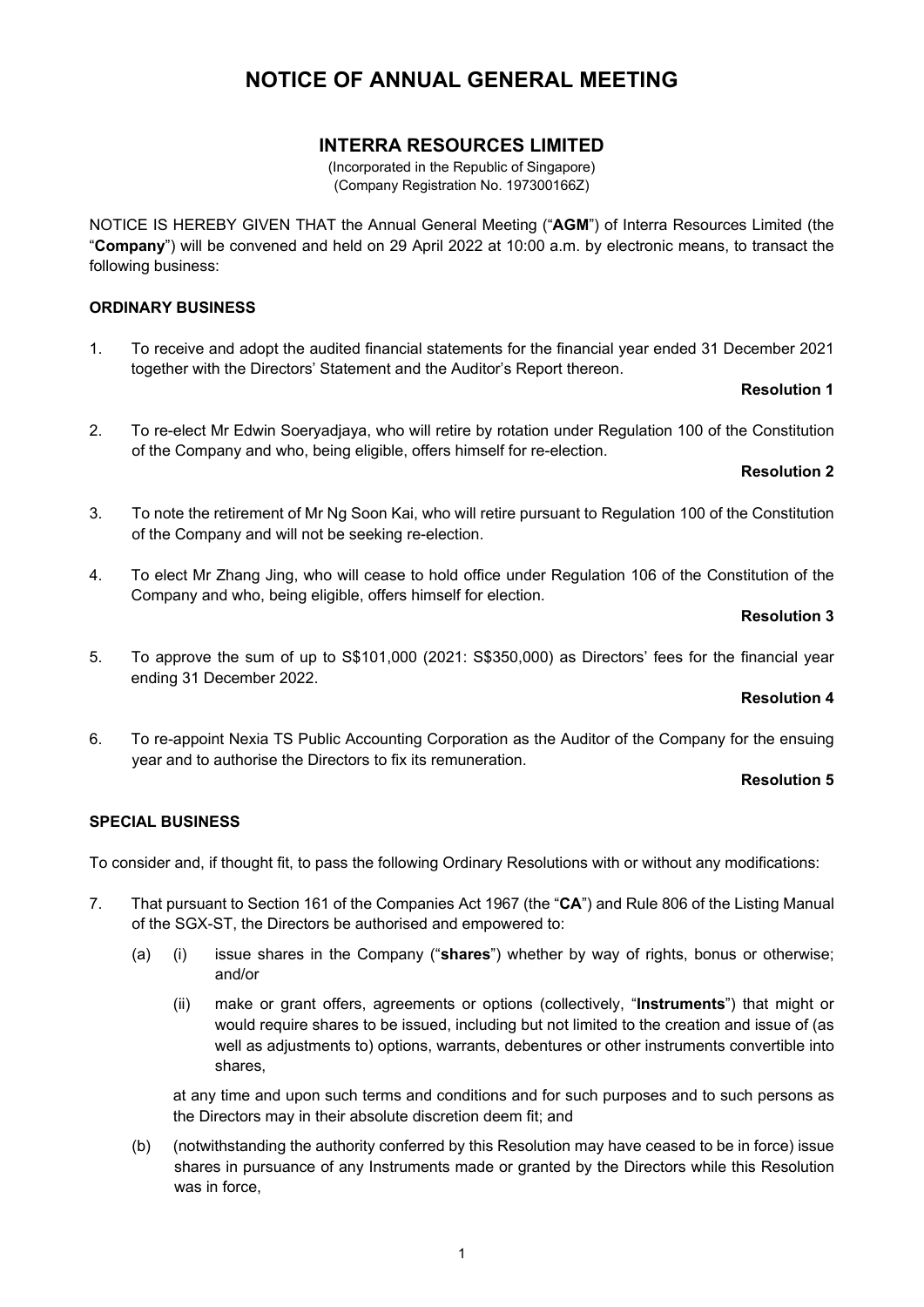provided that:

- (1) the aggregate number of shares to be issued pursuant to this Resolution (including shares to be issued in pursuance of the Instruments, made or granted pursuant to this Resolution) shall not exceed 50% of the total number of issued shares (excluding treasury shares and subsidiary holdings) in the capital of the Company (as calculated in accordance with sub-paragraph (2) below), of which the aggregate number of shares to be issued other than on a pro-rata basis to shareholders of the Company ("**Shareholders**") shall not exceed 20% of the total number of issued shares (excluding treasury shares and subsidiary holdings) in the capital of the Company;
- (2) (subject to such manner of calculation as may be prescribed by the SGX-ST) for the purpose of determining the aggregate number of shares that may be issued under sub-paragraph (1) above, the total number of issued shares (excluding treasury shares and subsidiary holdings) shall be based on the total number of issued shares (excluding treasury shares and subsidiary holdings) in the capital of the Company at the time this Resolution is passed, after adjusting for:
	- (A) new shares arising from the conversion or exercise of any convertible securities;
	- (B) new shares arising from exercising share options or vesting of share awards; and
	- (C) any subsequent bonus issue, consolidation or subdivision of shares;

adjustments in accordance with (A) or (B) above are only to be made in respect of new shares arising from convertible securities, share options or share awards which were issued and outstanding or subsisting at the time this Resolution is passed.

- (3) in exercising the authority conferred by this Resolution, the Company shall comply with the provisions of the Listing Manual for the time being in force (unless such compliance has been waived by the SGX-ST) and the Constitution of the Company; and
- (4) (unless revoked or varied by the Company in general meeting) such authority shall continue in force until the conclusion of the next AGM or the date by which the next AGM is required by law to be held, whichever is the earlier.

## **Resolution 6**

8. That pursuant to Section 161 of the CA, authority be and is hereby given to the Directors, to allot and issue from time to time such number of shares in the capital of the Company as may be required to be issued pursuant to the exercise of the options under the Interra Share Option Plan 2017 (the "**ISOP 2017**"), provided always that the aggregate number of shares issued and to be issued pursuant to the ISOP 2017 shall not exceed 15% of the total number of issued shares (excluding treasury shares and subsidiary holdings) in the capital of the Company at any time and from time to time.

**Resolution 7**

9. To transact any other business that may be properly transacted at an AGM.

BY ORDER OF THE BOARD

Adrian Chan Pengee Company Secretary

13 April 2022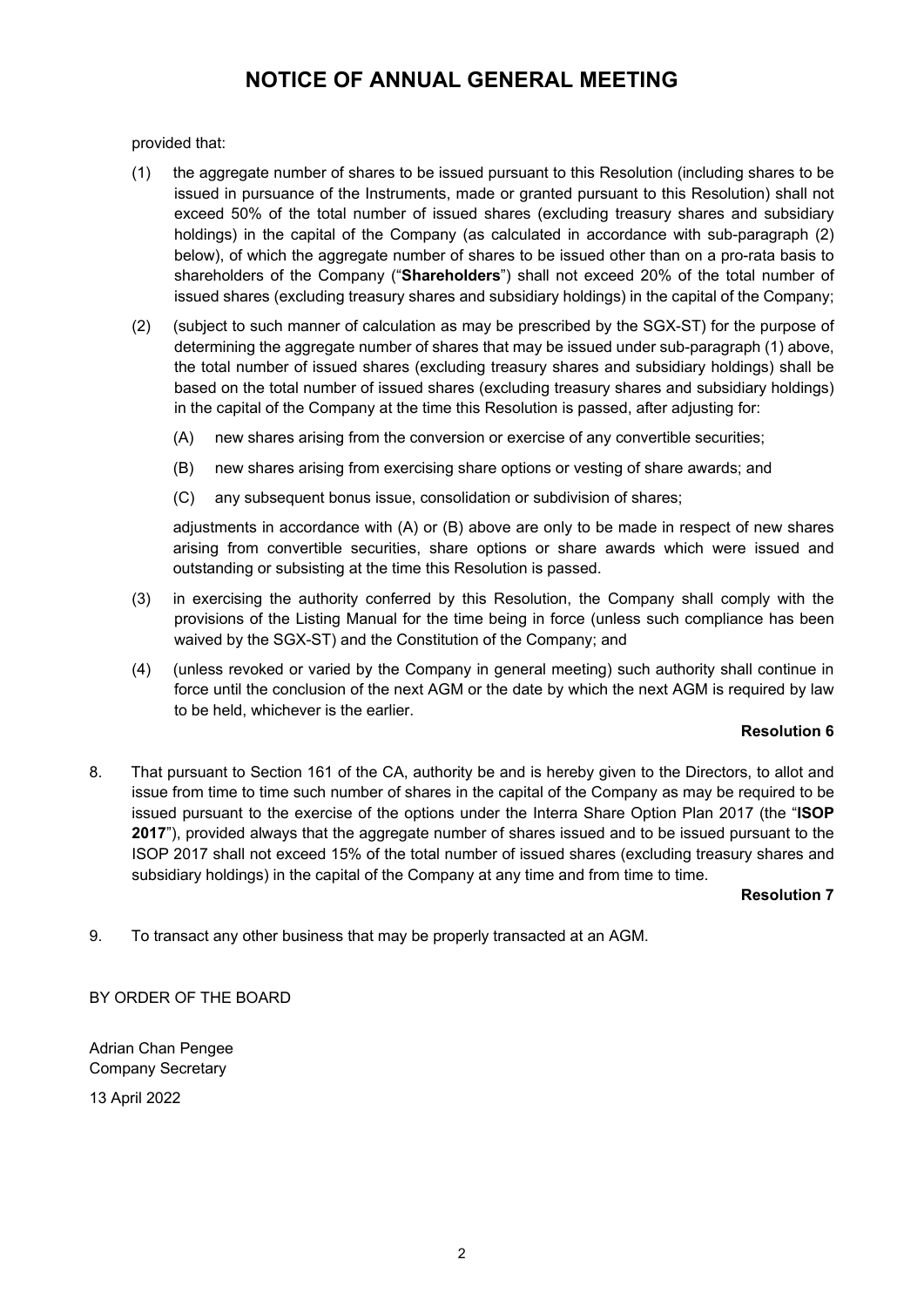#### **NOTES:**

- (1) The AGM is being convened, and will be held, by electronic means pursuant to the COVID-19 (Temporary Measures) (Alternative Arrangements for Meetings for Companies, Variable Capital Companies, Business Trusts, Unit Trusts and Debenture Holders) Order 2020. Printed copies of this Notice will not be sent to Members. Instead, this Notice will be sent to Members by electronic means via publication on SGXNet and the Company's website at the URL http://www.interraresources.com/investorctr.asp.
- (2) Alternative arrangements relating to attendance at the AGM by electronic means (including arrangements by which the AGM can be electronically accessed via live audio-visual webcast or live audio-only stream), submission of questions to the Chairman of the AGM in advance of the AGM, addressing of substantial and relevant questions received and voting by appointing the Chairman of the AGM as proxy at the AGM, are set out in the accompanying announcement dated 13 April 2022 entitled "Annual General Meeting to be held via Electronic Means on 29 April 2022". This announcement may be accessed on SGXNet and the Company's website at the URL http://www.interraresources.com/investorctr.asp.
- (3) Due to the current COVID-19 situation in Singapore, a Member will not be able to attend the AGM in person. A Member (whether individual or corporate) must appoint the Chairman of the AGM as his/her/its proxy to attend, speak and vote on his/her/its behalf at the AGM if such Member wishes to exercise his/her/its voting rights at the AGM. The accompanying proxy form for the AGM may be accessed on SGXNet and the Company's website at the URL http://www.interraresources.com/investorctr.asp.

Where a Member (whether individual or corporate) appoints the Chairman of the AGM as his/her/its proxy, he/she/it must give specific instructions as to voting, or abstentions from voting, in respect of a resolution in the form of proxy, failing which the appointment of the Chairman of the AGM as proxy for that resolution will be treated as invalid.

CPF or SRS investors who wish to appoint the Chairman of the AGM as proxy should approach their respective CPF Agent Banks or SRS Operators at least seven (7) working days before the AGM. Investors who hold shares through nominee accounts should also approach their depository agents or relevant intermediaries.

- (4) The Chairman of the AGM, as proxy, need not be a Member.
- (5) The instrument appointing the Chairman of the AGM as proxy must be submitted to the Company in the following manner:
	- (a) by post to be lodged at the registered office of the Company at 1 Grange Road, #05-04 Orchard Building, Singapore 239693; or
	- (b) by email to be received at  $\frac{agm@interraresources.com}{agm@interraresources.com}$

in either case not less than seventy-two (72) hours before the time appointed for holding the AGM.

### **EXPLANATORY NOTES ON BUSINESS TO BE TRANSACTED**

**Resolution 1** – The audited financial statements together with the Directors' Statement and the Auditor's Report thereon are contained in the Company's Annual Report for the financial year ended 31 December 2021 ("**AR2021**"). The AR2021 will be made available on SGXNet and the Company's website at www.interraresources.com on 13 April 2022.

**Resolution 2** – Mr Edwin Soeryadjaya, if re-elected, will remain non-executive Chairman of the Company. The appointment of Ms Lany Djuwita Wong as the Alternate Director to Mr Edwin Soeryadjaya shall continue upon re-election of Mr Edwin Soeryadjaya as a Director of the Company. The profile and curriculum vitae of Mr Edwin Soeryadjaya are respectively set out in the Board of Directors and Corporate Governance Report sections of the AR2021. Mr Edwin Soeryadjaya is also a substantial shareholder (as defined in the CA) of the Company. Please refer to the Shareholder Demographics – Substantial Shareholders section of the AR2021 for further details.

**Resolution 3** – Mr Zhang Jing, if elected, will remain non-executive Director of the Company. The profile and curriculum vitae of Mr Zhang Jing are respectively set out in the Board of Directors and Corporate Governance Report sections of the AR2021.

**Resolution 6**, if passed, will empower the Directors, effective until the conclusion of the next AGM or the date by which the next AGM is required by law to be held or such authority is varied or revoked by the Company in a general meeting, whichever is the earlier, to issue shares, make or grant instruments convertible into shares and to issue shares pursuant to such Instruments, up to an aggregate number not exceeding 50% of the total number of issued shares (excluding treasury shares and subsidiary holdings) in the capital of the Company, of which up to 20% may be issued other than on a pro-rata basis to Shareholders at the time the proposed Resolution 6 is passed, after adjusting for new shares arising from the conversion or exercise of any convertible securities or share options or vesting of share awards which are outstanding or subsisting at the time when the proposed Resolution 6 is passed and any subsequent bonus issue, consolidation or subdivision of shares.

The term "**subsidiary holdings**" has the meaning given to it in the Listing Manual.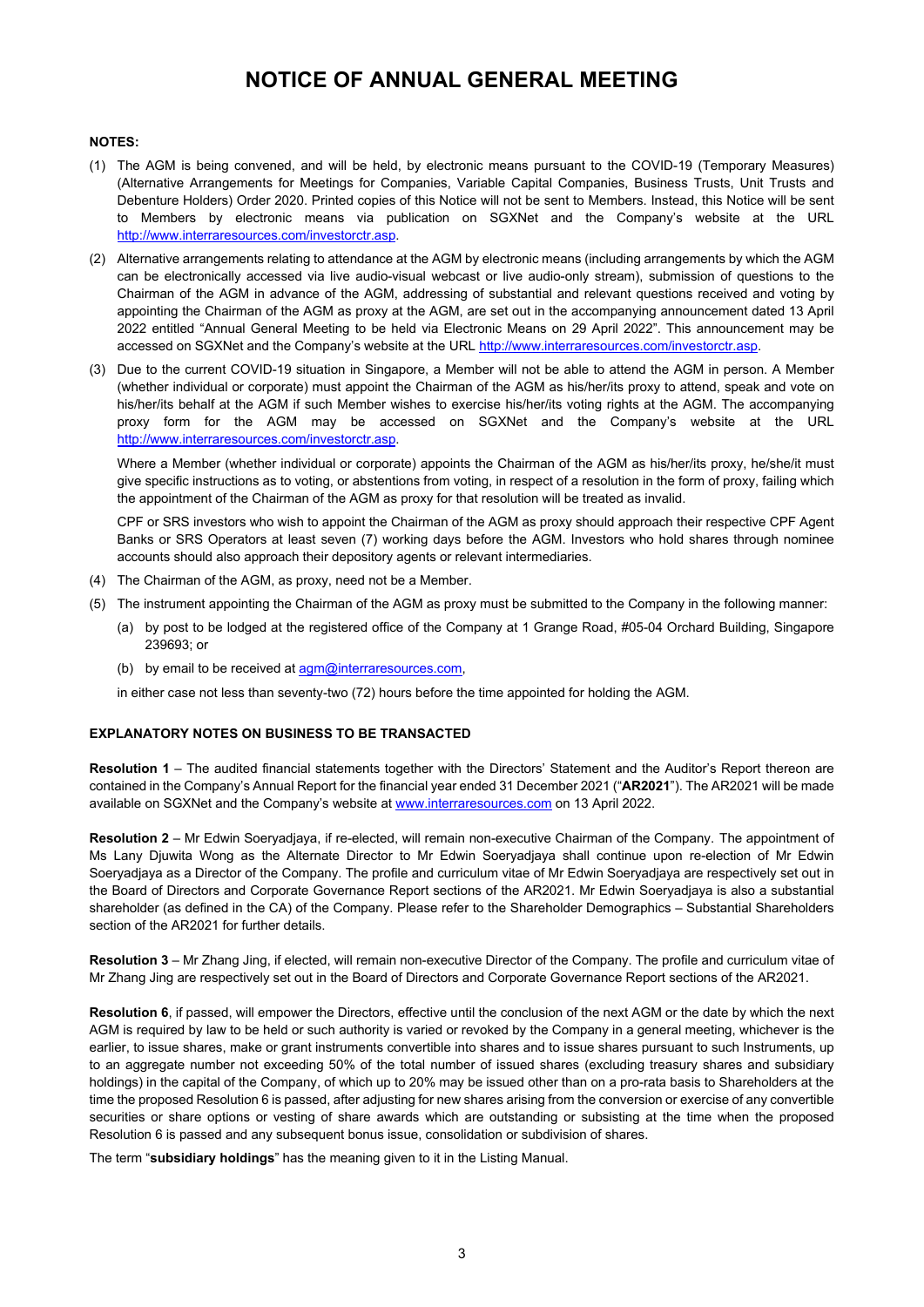**Resolution 7**, if passed, will authorise the Directors, from time to time, to allot and issue shares pursuant to the exercise of options under the ISOP 2017, provided that the aggregate number of shares issued and to be issued pursuant to the ISOP 2017 shall not exceed 15% of the total number of issued shares (excluding treasury shares and subsidiary holdings) in the capital of the Company at any time.

### **PERSONAL DATA PRIVACY**

By submitting an instrument appointing the Chairman of the AGM to attend, speak and vote at the AGM and/or any adjournment thereof, a Member consents to the collection, use and disclosure of the Member's personal data by the Company (or its agents or service providers) for the purpose of the processing, administration and analysis by the Company (or its agents or service providers) of the appointment of the Chairman of the AGM as proxy for the AGM (including any adjournment thereof) and the preparation and compilation of the attendance lists, minutes and other documents relating to the AGM (including any adjournment thereof), and in order for the Company (or its agents or service providers) to comply with any applicable laws, listing rules, regulations and/or guidelines.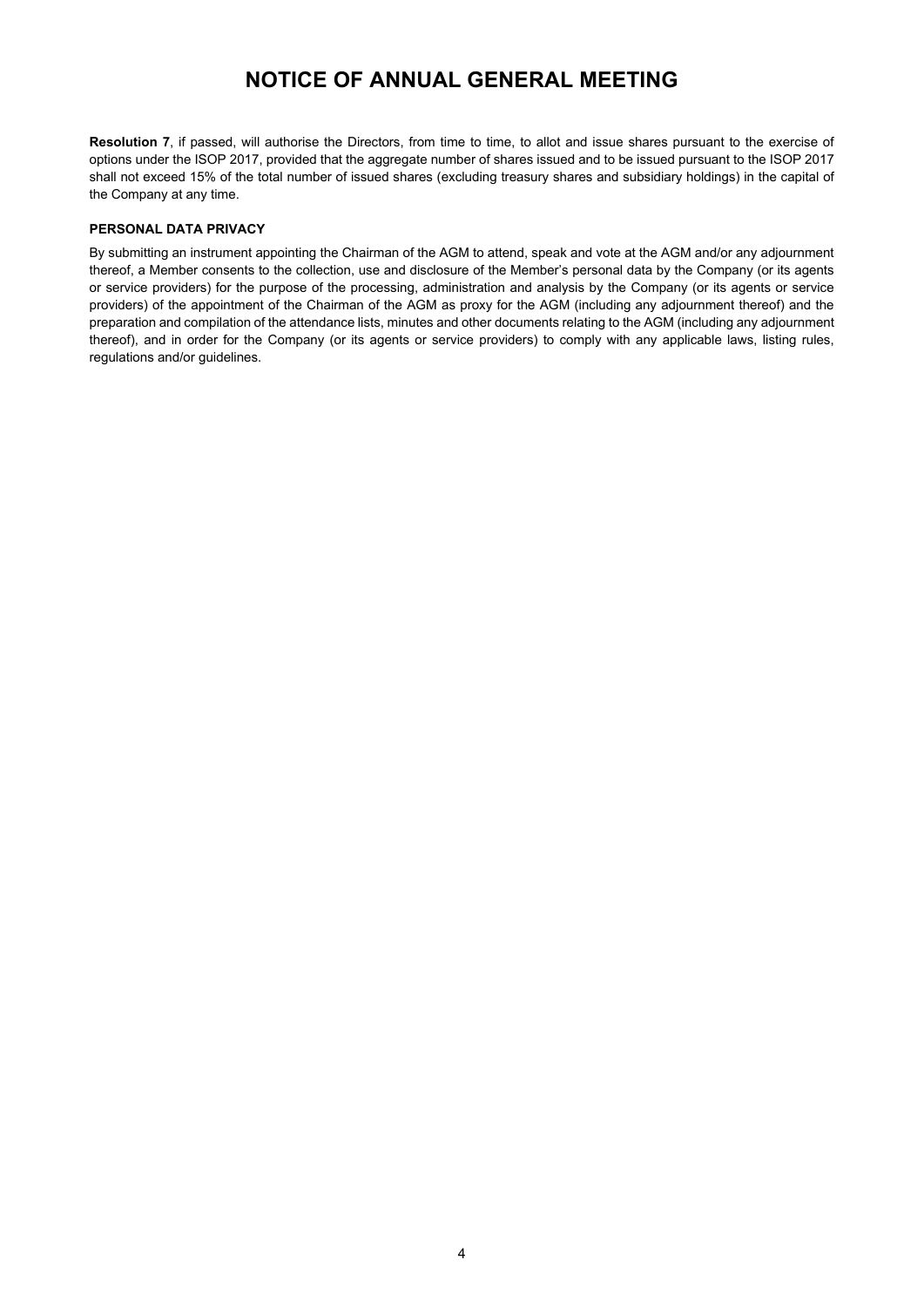# **PROXY FORM**

## **Annual General Meeting**

## **INTERRA RESOURCES LIMITED**

(Incorporated in the Republic of Singapore) (Company Registration No. 197300166Z)

### *IMPORTANT:*

*1. The Annual General Meeting ("AGM") is being convened, and will be held, by electronic means pursuant to the COVID-19 (Temporary Measures) (Alternative Arrangements for Meetings for Companies, Variable Capital Companies, Business Trusts, Unit Trusts and Debenture Holders) Order 2020.*

*2. As the AGM will be held via electronic means, a member will not be able to attend the AGM in person. A Member (whether individual or corporate) must appoint the Chairman of the AGM as his/her/its proxy to attend, speak and vote on his/her/its behalf at the AGM if such Member wishes to exercise his/her/its voting rights at the AGM.*

*3. This Proxy Form is not valid for use by investors whose shares are held under Central Provident Fund (CPF), Supplementary Retirement Scheme (SRS) or relevant intermediaries, and shall be ineffective for all intents and purposes if used or purported to be used by them. Such investors who wish to appoint the Chairman of the AGM as proxy should contact their respective CPF agent banks, SRS operators or relevant intermediaries.*

| (Name)                                      | I/We |
|---------------------------------------------|------|
| (NRIC/Passport/Company Registration Number) |      |
| (Address)                                   | оf   |

being a Member/Members of Interra Resources Limited (the "**Company**"), hereby appoint the Chairman of the Annual General Meeting of the Company ("**AGM**") as my/our proxy to attend and vote on my/our behalf at the AGM to be convened and held on 29 April 2022 at 10:00 a.m. by electronic means, and at any adjournment thereof.

I/We direct my/our proxy to vote for, against and/or abstain from voting on the Resolutions to be proposed at the AGM as indicated hereunder.

| <b>Ordinary Resolutions</b> |                                                                      | <b>Number of Votes</b> |          |          |  |  |
|-----------------------------|----------------------------------------------------------------------|------------------------|----------|----------|--|--|
|                             |                                                                      | For*                   | Against* | Abstain* |  |  |
| <b>Ordinary Business</b>    |                                                                      |                        |          |          |  |  |
| 1                           | To receive and adopt the audited financial statements for FY2021     |                        |          |          |  |  |
| 2                           | To re-elect Mr Edwin Soeryadjaya as a Director                       |                        |          |          |  |  |
| 3                           | To elect Mr Zhang Jing as a Director                                 |                        |          |          |  |  |
| 4                           | To approve the sum of up to S\$101,000 as Directors' fees for FY2022 |                        |          |          |  |  |
| 5                           | To re-appoint Nexia TS Public Accounting Corporation as the Auditor  |                        |          |          |  |  |
| <b>Special Business</b>     |                                                                      |                        |          |          |  |  |
| 6                           | Authority to issue shares pursuant to the general mandate            |                        |          |          |  |  |
| 7                           | Authority to allot and issue shares pursuant to the ISOP 2017        |                        |          |          |  |  |

*\* Voting will be conducted by poll. If you wish to exercise all your votes with respect to a resolution, please put a tick () in the relevant*  box. Alternatively, you may indicate the number of votes as appropriate in the relevant box. In the absence of specific directions in *respect of a resolution, the appointment of the Chairman of the AGM as your proxy for that resolution will be treated as invalid.*

Dated this \_\_\_\_\_ day of April 2022

| <b>Number of Shares</b>    |  |  |  |  |
|----------------------------|--|--|--|--|
| <b>Depository Register</b> |  |  |  |  |
| <b>Register of Members</b> |  |  |  |  |
| Total                      |  |  |  |  |

Signature(s) or Common Seal of Member(s)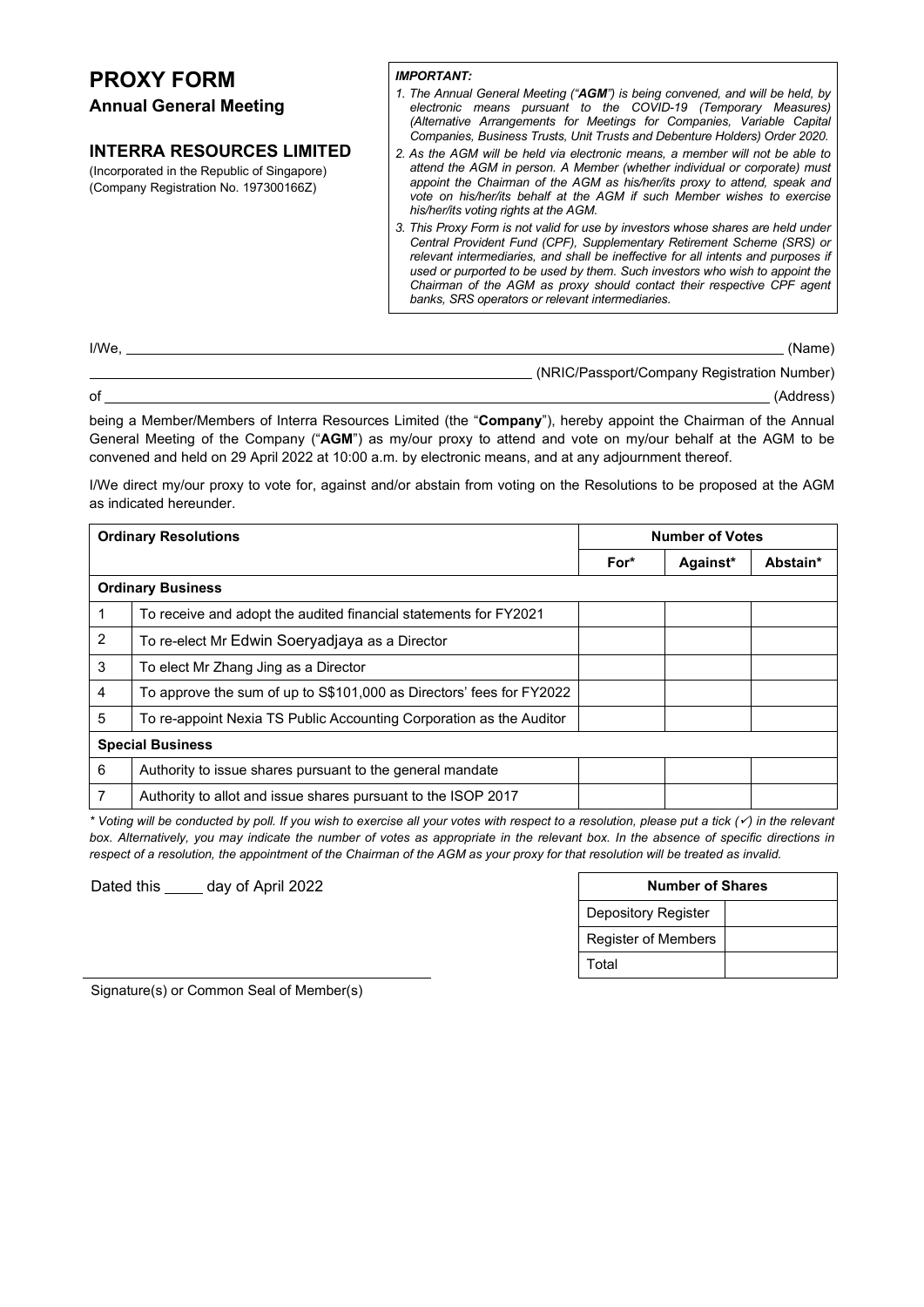#### **NOTES:**

- (1) Please insert the total number of ordinary shares ("**Ordinary Shares**") held by you. If you have Ordinary Shares entered against your name in the Depository Register (as defined in Section 81SF of the Securities and Futures Act 2001), you should insert that number of Ordinary Shares. If you have Ordinary Shares registered in your name in the Register of Members (maintained by or on behalf of the Company), you should insert that number of Ordinary Shares. If you have Ordinary Shares entered against your name in the Depository Register and Ordinary Shares registered in your name in the Register of Members, you should insert the aggregate number of Ordinary Shares entered against your name in the Depository Register and registered in your name in the Register of Members. If no number is inserted, the instrument of proxy shall be deemed to relate to all the shares held by you.
- (2) The AGM is being convened, and will be held, by electronic means pursuant to the COVID-19 (Temporary Measures) (Alternative Arrangements for Meetings for Companies, Variable Capital Companies, Business Trusts, Unit Trusts and Debenture Holders) Order 2020. Printed copies of the Notice of AGM and this proxy form will not be sent to Members. Instead, the Notice of AGM and this proxy form will be sent to Members by electronic means via publication on SGXNet and the Company's website at the URL http://www.interraresources.com/investorctr.asp.
- (3) Alternative arrangements relating to attendance at the AGM by electronic means (including arrangements by which the meeting can be electronically accessed via live audio-visual webcast or live audio-only stream), submission of questions to the Chairman of the AGM in advance of the AGM, addressing of substantial and relevant questions received and voting by appointing the Chairman of the AGM as proxy at the AGM, are set out in the accompanying announcement dated 13 April 2022 entitled "Annual General Meeting to be held via Electronic Means on 29 April 2022". This announcement may be accessed at SGXNet and the Company's website at the URL http://www.interraresources.com/investorctr.asp
- (4) Due to the current COVID-19 restriction orders in Singapore, a Member will not be able to attend the AGM in person. A Member (whether individual or corporate) must appoint the Chairman of the AGM as his/her/its proxy to attend, speak and vote on his/her/its behalf at the AGM if such Member wishes to exercise his/her/its voting rights at the AGM. This proxy form may be accessed at SGXNet and the Company's website at the URL http://www.interrare

Where a Member (whether individual or corporate) appoints the Chairman of the AGM as his/her/its proxy, he/she/it must give specific instructions as to voting, or abstentions from voting, in respect of a resolution in the form of proxy, failing which the appointment of the Chairman of the AGM as proxy for that resolution will be treated as invalid.

CPF or SRS investors who wish to appoint the Chairman of the AGM as proxy should approach their respective CPF Agent Banks or SRS Operators at least seven (7) working days before the general meeting. Investors who hold shares through nominee accounts should also approach their depository agents or relevant intermediaries.

- (5) The Chairman of the AGM, as proxy, need not be a Member.
- (6) The instrument appointing the Chairman of the AGM as proxy must be submitted to the Company on the following manner:
	- (a) by post to be lodged at the registered office of the Company at 1 Grange Road, #05-04 Orchard Building, Singapore 239693; or
	- (b) by email to be received at  $\frac{a}{a}$  interraresources.com,

in either case not less than seventy-two (72) hours before the time appointed for holding the AGM.

- (7) The instrument of proxy shall be in writing and (i) in the case of an individual, shall be signed by the appointor or his attorney duly authorised in writing; or (ii) in the case of a corporation, shall be executed under its common seal or signed on behalf by its attorney or duly authorised officer. Where such instrument is signed or authorised on behalf of the appointor by an attorney, the letter or power of attorney or a duly certified copy thereof must be lodged with the instrument of proxy, failing which the instrument may be treated as invalid.
- (8) In the case where a Member is a Depositor, the Company shall be entitled (i) to reject the instrument of proxy lodged if that Depositor's name does not appear in the Depository Register (as defined in Section 81SF of the Securities and Futures Act 2001 of Singapore) seventy-two (72) hours before the time appointed for holding the AGM as certified by The Central Depository (Pte) Limited to the Company; and (ii) for the purpose of a poll, to treat the instrument of proxy lodged as representing the number of shares equal to the number of shares appearing against his name in the Depository Register referred to in (8)(i) above, notwithstanding the number of shares actually specified in the relevant instrument of proxy.

#### **GENERAL**

The Company shall be entitled to reject the instrument appointing a proxy/proxies if it is incomplete, improperly completed or illegible, or where the true intentions of the appointor are not ascertainable from the instructions specified in the relevant instrument of proxy.

#### **PERSONAL DATA PRIVACY**

By submitting an instrument of proxy, the Member accepts and agrees to the personal data privacy terms set out in the Notice of AGM dated 13 April 2022.